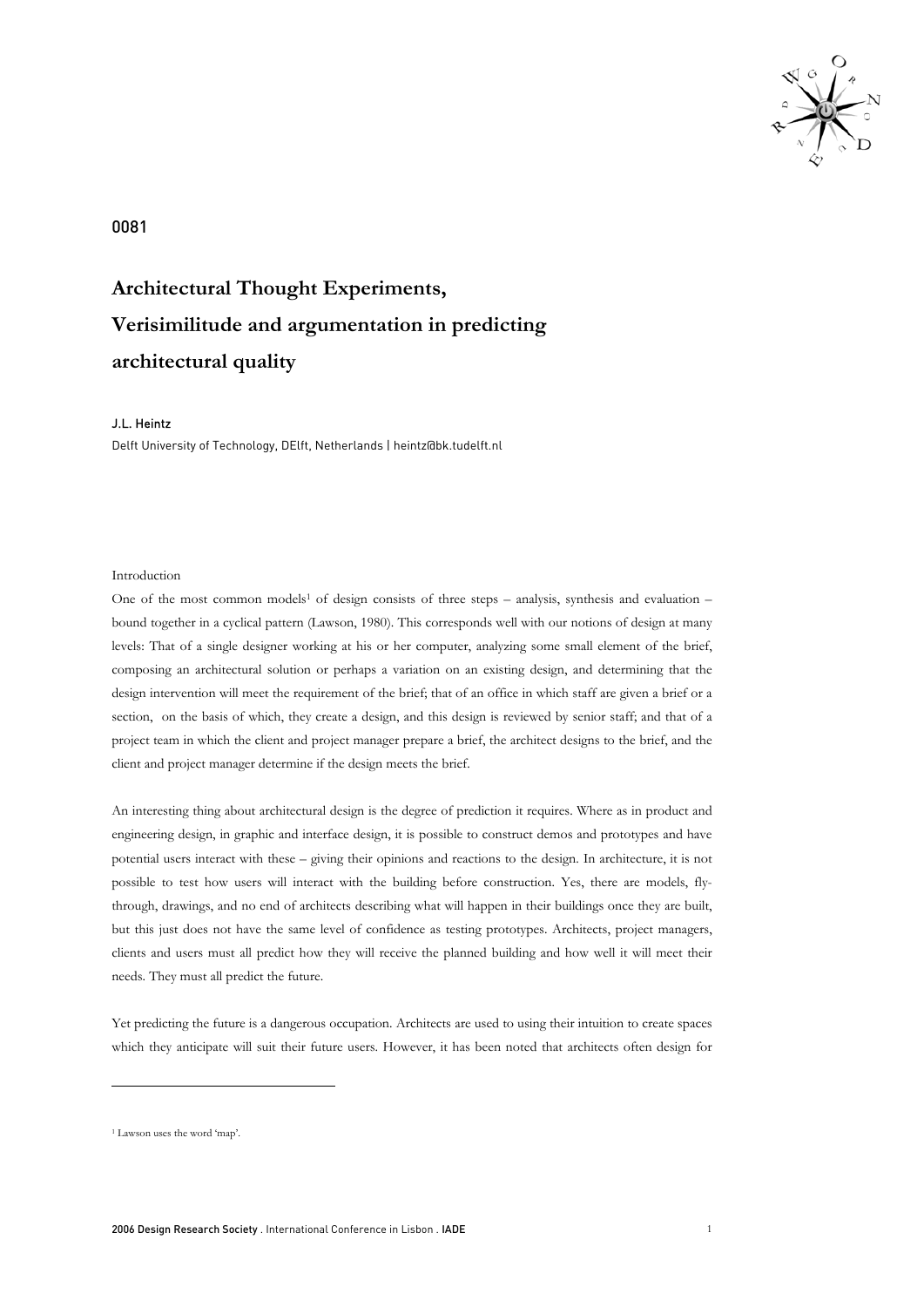

'users' that are little more than mental homunculi behaving more or less as the architect would wish them to (Ellis & Cuff, 1989). This often leads architects to engage in what I call wishful thinking, expecting users to obey the architects desires about how people will receive, interpret and interact with his or her design. Further, it means that architects may often neglect relevant user characteristics that will shape how people will interact with the building.

As an example of this is the design of a crematorium in the Netherlands which there is no heating in the ceremonial hall. The hall is of wood and glass, reminiscent of an unclad timber frame. Heating pipes and radiators would spoil the purity of the effect. The architect argued with himself claiming that because ceremonies rarely last more than 20 minutes it would not be necessary to heat the hall. He failed to acknowledge that the public would normally be elderly and that elderly people are often very sensitive to the cold, especially when sitting still.

In a second example, an architect wanted an elevated office block to be transparent – he wanted the viewer to be able to see the interior of the glazed block from the street.. He therefore used a non-reflective glass. As a result, when the office staff moved in, they brought their umbrellas with them – to shade their computer screens so that they could see their work.

These may be unusually egregious examples, but it seems reasonable to claim that We still need a means for evaluating designs rather than finished buildings, in particular a method which can be used both by architects at their desks and by clients, either singly or together. I would like to make a modest proposal, a method for testing the quality of design schemes – the degree to which the designed building will actually meet the goals of the client and designer.

# Need for tools

In an ideal world, we could design prototypes, and observe how users interact with, in, and occupy, the spaces we design. This is, after all, what product designers can do – test their products. Architects, and developers, simply do not get a chance to do this. There is no budget for prototyping, and there is no chance for postoccupancy evaluation. Design budgets are also much smaller that the costs of making a building, whereas in most design disciplines design costs are many times the cost of a single example of the design object. Thus every building is a form of speculation, a form of prediction. The designers believe that this building will serve its users well, but they do not know – they can not know. They do not have the tools to enable them to do this.

Maybe, maybe not. We do have a great deal of knowledge of how people behave in buildings and in response to the way buildings are designed. This knowledge is partially available as research results in environmental psychology and related disciplines, partly in the criticism of buildings by architects, architectural critics and outsiders such as Stewart Brand (Brand, 1997) . The principal source of this knowledge, however, is the wealth of experience and observation available to us all as ordinary people who have spent the greater part of their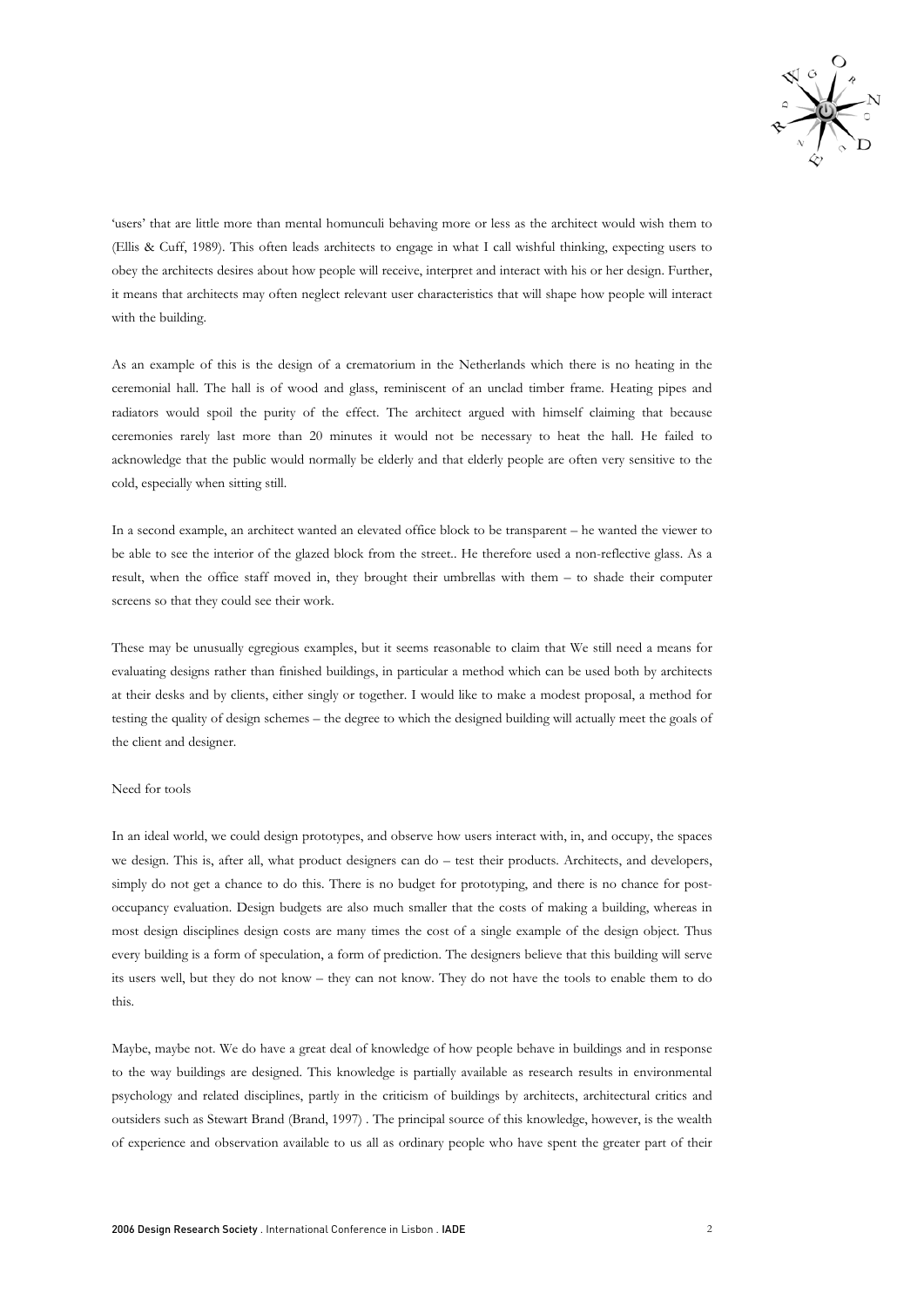

lives in and around buildings. The question is how can we deploy this knowledge to make reliable predictions of the results of a design decision?

To answer this question, I propose here a tool combining thought experiments, and Ensembles of Use as proposed by Richard Hill. The proposed tool, the architectural thought experiment, will, I hope, have the advantage of speed, and can (at least partly) fulfill the role played by physical testing.

In proposing the use of architectural thought experiments there is some danger that readers may feel that I am merely bring out an old hat – an idea already well known and understood in all its limitations – used or neglected as individual architects and educators see fit. Some will say that design methodology has been largely abandoned as failing to address, or even be meaningful to, designers. Others will point out that architects already do much of what I am proposing (I will come back to this later). I hope that you will suspend that natural skepticism, as I am going to try to show that if properly stiffened with suitable tools and brushed off again, this old hat can still keep the rain out of our eyes.

#### Thought experiments

-

The notion of the thought experiment has a long history in science. Simply put, a thought experiment is an experiment that we perform in our imagination rather than in a laboratory. It may be facilitated by drawings of other representations, but these serve only to specify and communicate the conditions of the experiment. Well known thought experiments include Schrödinger's Cat, and Einstein's meditations about trains traveling at the speed of light. Like a physical experiments, a thought experiment is a test of a belief about the world, a physical theory or law. Thought experiments do this by exposing contradictions in, and deriving unexpected results from, existing theories, and even by creating new knowledge of the physical world (Kuhn, 1977). The great nineteenth century Viennese physicist Ernst Mach2 wrote on of the classic accounts of through experiments.

 "Besides physical experiments there are others that are extensively used at a higher intellectual level, namely thought experiments. The planner, the builder of castles in the air, the novelist, the author of social and technological utopias is experimenting with thoughts; so, too, is the hardheaded merchant, the serious inventor and the enquirer. All of them imagine conditions, and connect with them their expectations and surmise of certain consequences: they gain a thought experience. However, while the former combine in phantasy certain conditions that never occur together in reality, or imagine these conditions accompanied by consequences that are not connected with them, the latter, whose ideas are good representations of the facts, will keep fairly close to realty in their thinking. Indeed, it is the more or less non-arbitrary representation of facts in our ideas that makes thought experiments possible." (Mach, 1976)

<sup>2</sup> System International units of measurement are often given the names of great scientists. Mach's name is thus familiar to most people as the unit of speed equal to the speed of sound.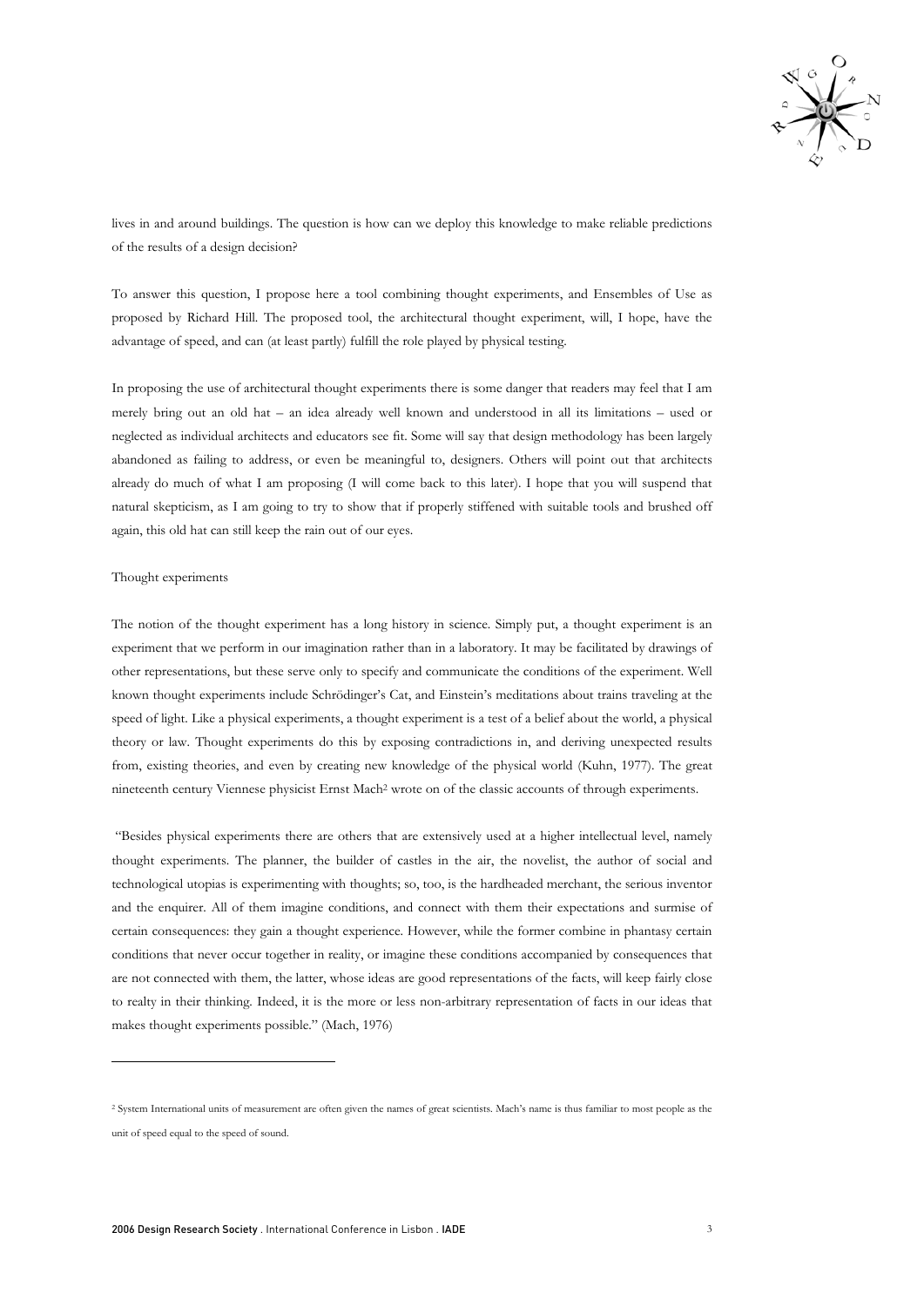

For Mach, thought experiments are a formalization of the kind of thinking used by all of us when we try something out in our imagination. Working on a puzzle, for example, requires us to form a hypothesis about how the next piece will fit, and then to try it out – see if it fits. Once we have gained a little familiarity with a puzzle, we can try out the fit mentally, without having to actually move the piece into position.

Mach relates thought experiments to the practical thinking of people who are interested in the world and its changes. Mach explicitly connects thought experiments with design and innovation. He wrote: "[George] Stephenson may be familiar, from experience, with carriages, rails and steam engineers, but it is by first combining them in thought that he can next proceed to build a locomotive in practice." (Mach, 1976) By varying the properties of the carriages, rails and engines Stephenson was able to develop a working design. He was able to anticipate the relative performance of different configurations, and to reduce the amount of testing he had to do to a reasonable level.

Thomas Kuhn states that thought experiments rely on a certain degree of *verisimilitude* for their validity (Kuhn, 1977). He goes on to say: "Nothing about the imagined situation may be entirely unfamiliar or strange. Therefore, if the experiment depends, as it must, upon prior experience of nature, that experience must have been generally familiar before the experiment was undertaken." (Kuhn, 1977) By picturing familiar things in specific, sometimes unfamiliar, settings, scientists can discover both contradictions within existing theories (as Schrödinger did) or even discover new facts about the world (as Einstein did). Their degree of success is often determined by their ability to describe the experiment conditions sufficiently well, and set out their argument in sufficiently explicit logical steps, that their scientific community finds the experiment irrefutable. These two requirements – verisimilitude and logical argument – will play an important role in our development of the architectural thought experiment.

## Thought experiment in architecture

Thought experiments can be used in architecture where ever an advantage can be gained by structuring the activity of designers: to test ideas on the drawing board (either singly or in groups), and in conversation with clients to help them better understand each other, to understand the anticipated use of the facility, and the design scheme(s) proposed by the architect. Though experiments can also be used in education and staff development. In each case, the utility of the scenario lies in allowing both designers and clients to have some of the advantages of prototyping before construction starts.

We must also distinguish between architectural thought experiments and the unstructured imaginings that are part of every architect's design activities. For speculation about a design to qualify as an experiment there must be some sort of test of an experimental hypothesis. The design must be evaluated against some sort of preexisting expectation. An expectation that the building, as designed or as built, will perform in a specific way. Thus a thought experiment in architecture should consist of a conjecture or hypothesis about the performance of a design and a test of that design. In performing our architectural experiment we will imagine people, users, occupying the designed space and going about their daily activities. How to do this in a way that may have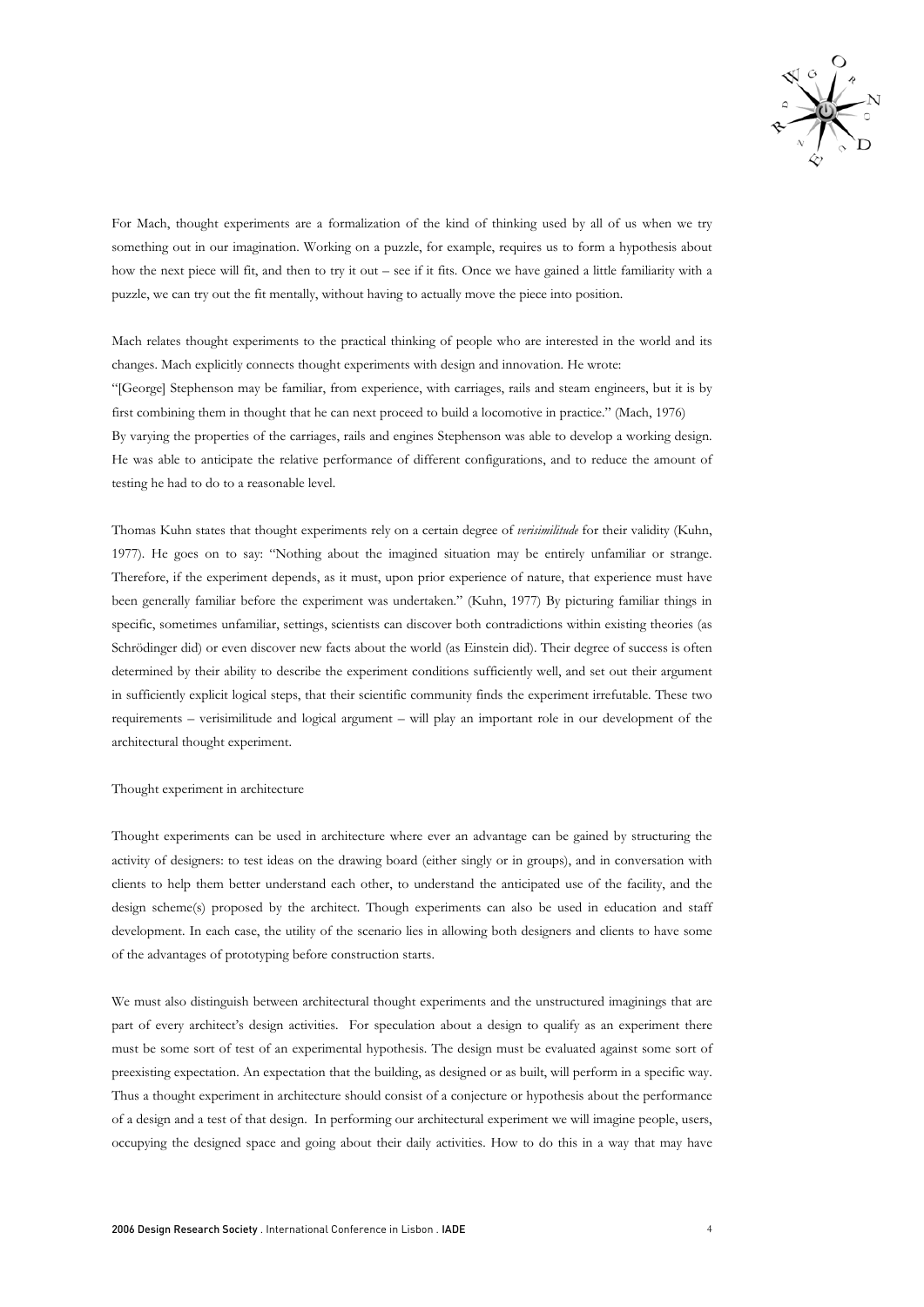

somewhat more validity than the imaginings complained about by Ellis and Cuff is the subject of the rest of this paper.

The application of thought experiments in architecture faces at least four obstacles: 1) the normal level of description of the function in architectural programs, briefs, and general discourse is high (vague) and does not normally specify the activities to be undertaken in the future spaces, 2) the description of architecture form is of such a level of abstraction (in comparison to appearance models and prototypes in product design and software development) that it is extremely difficult to meaningfully test such representations, 3) buildings are large modular structures with distinct functions and activities distributed among their parts (unlike most products, people are the process in architecture, and thus the user lives "under-the-hood", and 4) the influence of wishful thinking. Taken together these factors have significantly hindered the application of scenario thinking in architectural design. To deal with these problems a I will review a number of concepts already available to architects and propose an experimental protocol or procedure. But before doing this, we should attend to the source of the verisimilitude that will lend validity to our experiments.

#### Tacit knowledge

We all learn from our interaction with our environment. It is happening all the time. Of course there are many lessons we learn as children that seem both obvious and trivial to us – that glowing things are generally hot, for example. But we learn a great deal that is non-trivial which we use daily in going about our lives, but which remains tacit. We don't even know that we know it. Mach wrote:

"Unintentionally and instinctively gained raw experience gives us fairly undetermined pictures of the world. It tells us, for example, that heavy bodies do not rise of themselves, that equally hot bodies in each other's presence remain equally hot and so on. This seems meager, but is all the more secure and broadly based. Planned quantitative experiment yields any details, but our quantitative ideas educated by experiment gain their surest support if we relate them to those raw experiences." (Mach, 1976)

This is especially true of our knowledge of the built environment. We study architecture formally in classes, by reading, by analyzing plans, by visiting great buildings, and by reviewing post occupancy evaluations. But we also know a great deal about architecture from what we learn going about out lives, which, of course, take place within buildings. We, architects, are also users. We know how to use buildings, both in a general sense (how to occupy a house) and in a specific sense in which we know how to operate the surfaces, openings and controls (window cranks, door handles, etc) in buildings. We know how to sit on a window sill, or turn ourselves to enjoy the sun shining through a window.

This knowledge, however, is not explicit. It is not available to use as a series of propositions or rules about the design and use of buildings. There is certainly a body of explicit knowledge about the design of buildings, but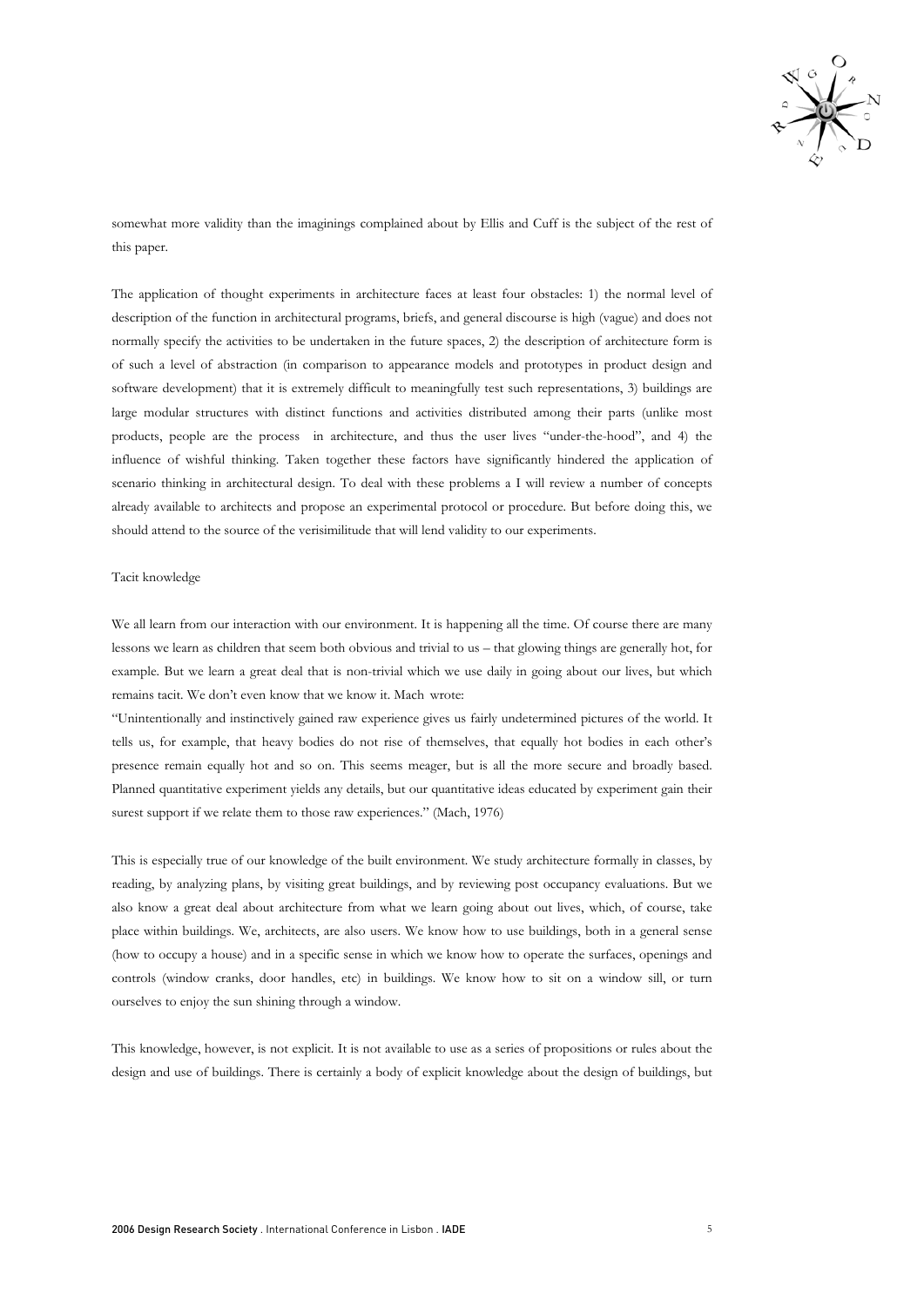

greater store of knowledge that we have about using buildings is tacit.3 It is bound up in our habits of working and living in and around buildings. It comes immediately to the surface when we recognize conditions that will delight of hinder us in our physical surroundings, but as often as not it remains below the surface. Hidden in just the way Heidegger claimed that the properties of a hammer are hidden from our attention when it fits our hand and task well (Winograd & Flores, 1986). Plans models and other architectural representations alone are likely to be too abstract to trigger tacit knowledge. Architectural thought experiments are intended to elicit tacit knowledge by referring to specific and familiar actions and to specific persons wherever possible. We will return to this in the description of the experimental procedure.

## Three Key Concepts

Before describing the architectural thought experiment itself, we need three instruments, concepts that will assist us in achieving the verisimilitude and argumentative rigor. Two of these are concepts, *form-operationperformance*, and *ensemble of use* were developed by other researchers, but have not achieved wide recognition. The third, *users*, is ubiquitous but will require revisiting before we can perform our experiment.

## Form operation performance

*Function* and *use* is have proved to he notoriously difficult concepts for designers or design researchers to define or make use of. We think we know what we mean by the word use, but in fact we use the word in a variety of different ways. There is the officially designated use. One might call this the teleological use – the reason for the thing. The use of an office is to do office work. However, this is so vague that anyone not already familiar with office work would be left no better off. We could then break down this "use" into a series of component activities. The difficulty here is that these activities taken in and of themselves are very often pointless. There is very little value inherent in the act of stapling sheets of paper together, yet this is (still) an activity that is performed in the context of "doing office work". *Function* presents the same problem. If we cannot agree on how to properly characterize the function or use of a building, then we will have little success in relating this to the form of the building and making a useful evaluation.

In electrical engineering there is a problem in characterizing the relationship between the physical design of a circuit and its ability to perform the function for which it is being designed not unlike the problem we have in architecture. None of us care about the current or voltage at any given point in a circuit within an appliance, a radio for example. What we want is to be able to listen to and enjoy a radio program. The relationship between a certain constellation of resistors, capacitors, and transistors and our enjoyment of a radio program is no clearer than the relationship between the nature of a floor covering and the success of school program. And yet there is a relationship. Electrical engineers speak of three things when they wish to describe an appliance

-

<sup>3</sup> For an explication of tacit knowledge see (Polanyi, 1967)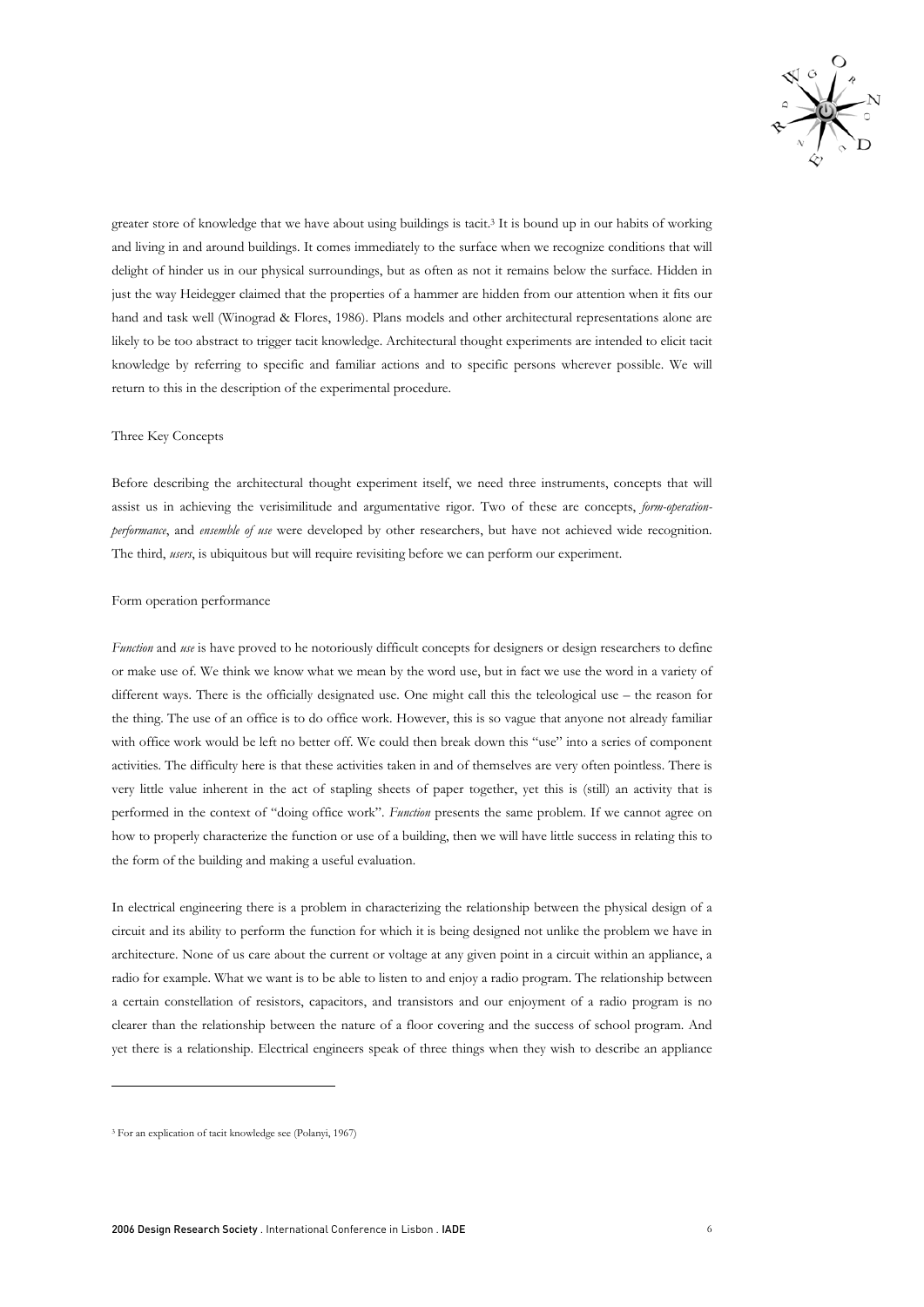

such as a radio: its structure (the physical arrangement of components and their connections on a circuit board), its behavior (the current and voltage values at each point within the circuit), and its performance (the amplification and distortion levels of a signal passed through the circuit, which in turn are the physical characteristics of the sound we get out of the radio).

Borrowing this trilogy from electrical engineering Alexander Tzonis proposed a similar set of terms to apply to buildings: **form**, **operation** and **performance** (Tzonis, 1992). He proposes that by providing two levels of description of the buildings function, we can make the relationship between built form and use clearer and more accessible to evaluation. We will review his definition of each of these terms, but shall alter the order in hopes that that will make the definition of the most difficult term *operation* easier.

## Form

The form of a building is simply its shape, its materials, and the ways in which these materials are combined or fastened to each other. When we excavate an archeological site, we discover the form of a building. The form of a building can be observed directly, or as it is described by design documentation, such as drawings, models and specifications.

#### Performance

*Performance* corresponds to the degree to which the building fulfils its reason for being. A school building should shelter and make possible the activities that constitute a school. An office building must contribute to the productivity of the workers within it. The term has come into use in project management, particularly as *performance specification*. This use s very similar, but here we wish to focus on a level description of performance that relates directly to the mission of the institution to be housed. It is therefore a description of the atmosphere, the flows, the conditions both physical and social which the client wishes to see created in the future building. Performance cannot therefore be expressed solely in terms of the building itself. It is performance of the person, practice, form system that concerns us.

### Operation

Between form and performance are the lower level actions that bring us into direct contact with buildings, and which depend on the environmental conditions created by the building. These actions are in themselves not directly related to the goal of the client institution, however, they are the means by which the people participating in that institution carry out their role in realizing that goal. An accountant sits at a desk, works at a computer workstation, will occasionally make a telephone call or confer with a colleague. It is not essential that bookkeeping be done this way, but this is the way we do it. It is at this level of description that we can see how the architectural form of the setting in which these activities take place will either support or hinder the accountant at his or her work. Is the desk the right size? Does the lighting scheme allow for clear visibility of the screen? Does the color scheme distract the accountant?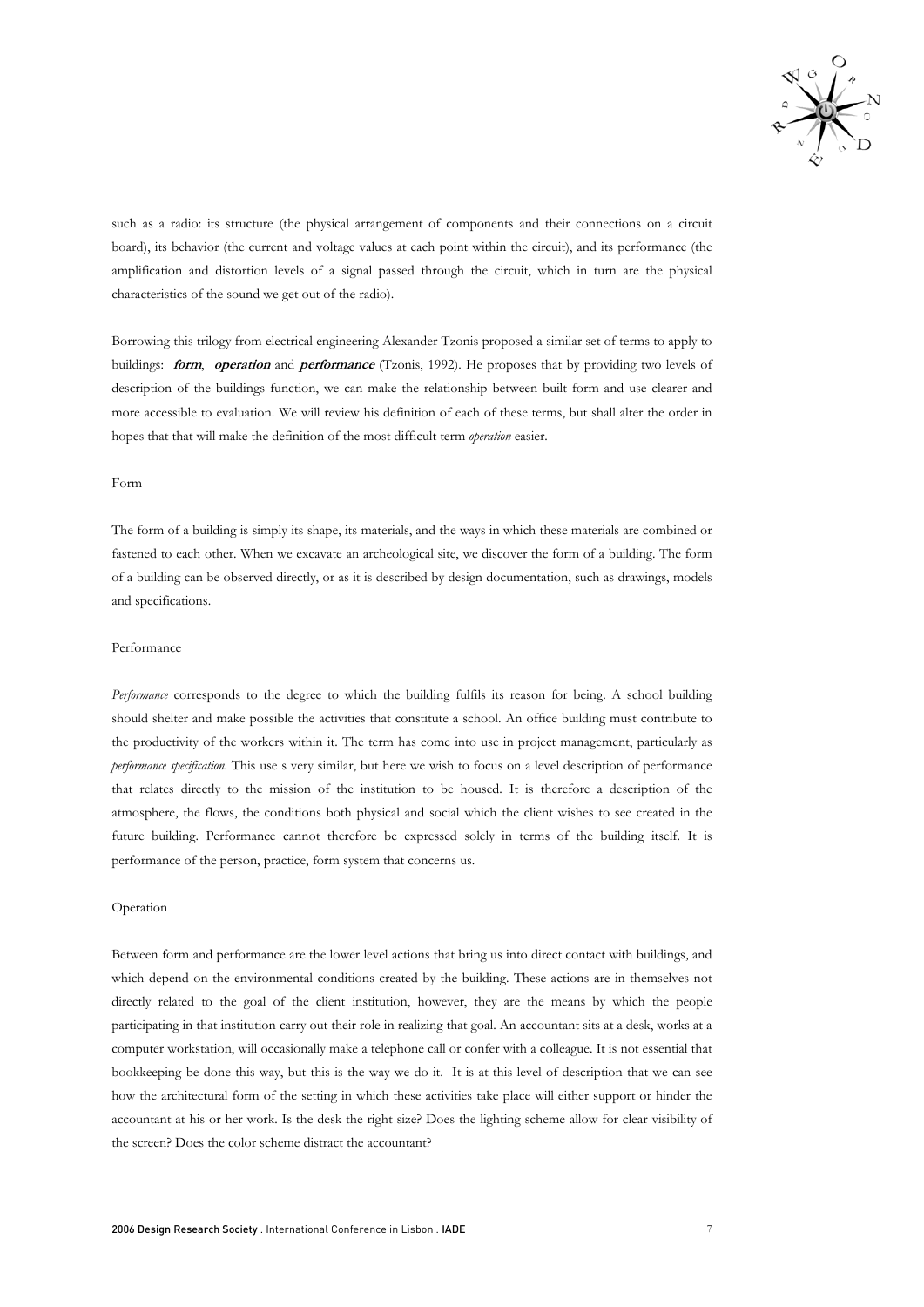

By using these three categories together we can make a bridge between architectural form and the client's goals and illuminate the ways in which specific design decisions can support them.

#### Ensembles of use

The unit of predictive evaluation, the object of our thought experiment, must, include not only the physical characteristics of a part of the building to be evaluated, it must also include enough description of the use and context of the unit to allow us to relate the physical properties of the part to its role in the whole. For this unit we will use want Richard Hill calls an *ensemble of use* (Hill, 1999).

An ensemble of use is a "specific part of a building and a particular human activity" associated with it (Hill, 1999). It need not have walls, but is a chunk of building that has boundaries defined by either the architectural form or the range of the activity. Hill provides two examples: an employee working in an office workspace, a priest celebrating mass at an alter. In both cases the furnishings and the settling are an essential part of the activity taking place. If the business closes or the church is abandoned, then in Hill's sense the ensembles disappear. An ensemble only exists when specific activities are associated with a specific space. Hill distinguished his ensembles of use from the seemingly similar 'patterns' proposed by Christopher Alexander in that Alexander's patterns are solutions looking for a problem, while ensembles are the conclusion of an analyses of "the relationship between design and usefulness" (Hill, 1999).

Hill is himself skeptical about the ability to use his concept to evaluate designs and buildings, but I believe that by using ensembles as the unit of analysis for out architectural thought experiment we will indeed be able to employ his concept.

 Hill stipulates that an ensemble of use is composed of three elements: "a certain pattern of human activity, a certain configuration and detail of architectural form, and a certain arrangement of furniture or equipment." (Hill, 1999) We will discuss each of these below.

#### Activities

An ensemble of use has "a certain pattern of human activity" (Hill, 1999). This pattern consists of a variety of activities bound together in a practice. Activities being the little things, the physical things, the small-scale actions or tasks, which in and of themselves may not fulfill the purpose of the institution to be accommodated (the client institution) but which are, collectively, and in the context of the relevant practice, the means by which those purposes are fulfilled.

But Hill distinguishes between three sorts of activities: 1) activities which are desired and which contribute directly to the mission of the organization housed in the building; 2) ancillary (tolerated) activities which have little relationship to the mission of the tenant organization, but which people tend to engage in regardless of their primary purpose; and 3) forbidden activities – activities which are harmful to either the organization or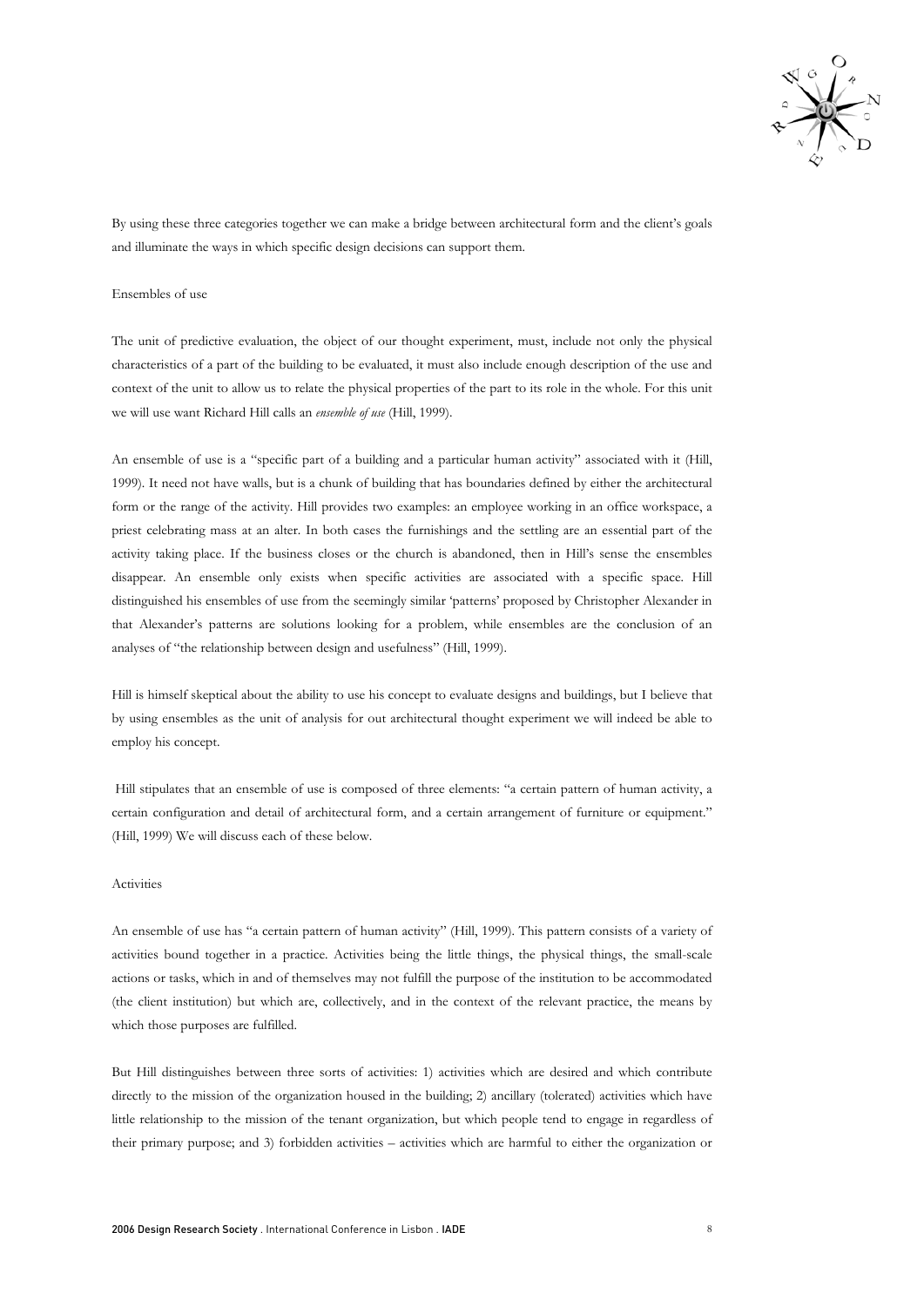

the people housed in the building[TD1]. It may be just as important to the success of an ensemble that we discourage a particular activity as it is to facilitate another.

There is a clear relationship between Hill's *activities* and Tzonis' *operation*. Both are intended to draw our attention to the ordinary and mundane activities of users. But whereas Hill isolates the activities, Tzonis speaks of a system of user, activity and form as the operation.

## Architecture

An ensemble of use has "a certain configuration and detail of architectural form" (Hill, 1999). This is the physical form of walls, ceiling, and floor, their shapes, materials, and finishes. It encompasses the structural and services aspects of the architectural setting as well as the lighting. The relationships with adjacent spaces are also included in this category.

# Equipment

An ensemble of use has "a certain arrangement of furniture or equipment." (Hill, 1999). Taken together Hills' *architecture* and *equipment* correspond to Tzonis' *form*.

## Users

As mentioned above, architects have a tendency to design for users who are merely generic constructs (Ellis & Cuff, 1989). "…the 'user' was always a person unknown – and so in this respect a fiction, an abstraction without phenomenal identity." (Forty, 2000) Users thus lack any differentiation, and can have no particular relationship to a building. But there is again a level in between. For every client organization is built up of a collection of people carrying out different roles. If we think in terms of roles, rather than users, we can identify a level of characterization of our users between total anonymity and individuality. Identification of roles also allows for generalization from one client organization to another, from one social context to another. It is then very likely that we can think of specific individuals, known to us who carry out these or similar roles. Perhaps we too carry out similar roles. Much of the physical activity of an accountant is familiar to an architect. In this way we can address two problems, the callousness invited by the anonymity of the term *user*, and the need for verisimilitude.

#### The Architectural Thought Experiment

# Procedure

The steps are simple:

1. Choose an ensemble within the design to evaluate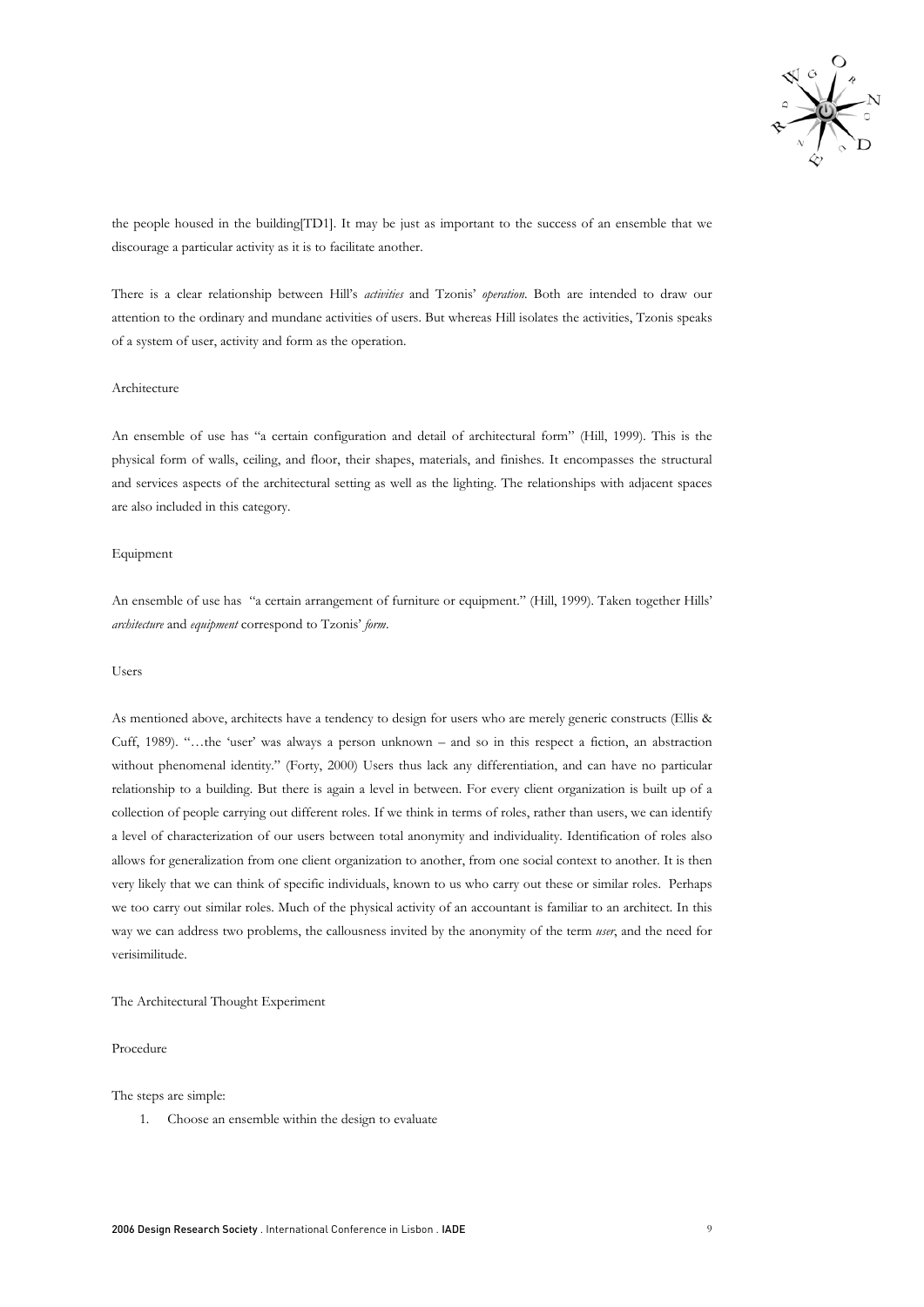

- 2. Picture the ensemble. In picturing the **form** of our chosen ensemble of use, we are constructing the apparatus of our experiment in our minds. The mentally constructed form of the ensemble is our equivalent of a prototype. This picture must, therefore be both detailed and complete. It must show the "working parts" of our bit of building – the equipment, but also the flow of space, air, light, sound, data, materials, and people through it. Each of these flows will be determined by the combination of physical form and the activities taking place within the ensemble.
- 3. Imagine someone in that ensemble: what would they be doing? What ought they be doing? What other activities go with the primary activity(ies)? What distracting or undesired activities might also occur there (given the primary and adjunct activities)?
- 4. Now we must list the activities that will take place within it. These fall into three groups: the planned activities (those activities the housing of which is our purpose in constructing this building), the acceptable activities [check Hill's terminology], and the unacceptable activities. Our goal is to encourage, and enhance the planned activities, to allow for the acceptable activities, and to discourage or make inconvenient and unappealing the unacceptable activities. Of course what is planned, acceptable and unacceptable depends on one's point of view. We must therefore explicitly declare for whom we are conducting this experiment.
- 5. Now instead of a 'person', a bland unformed creature from your stock of architectural figurines, picture someone you know in the ensemble. Choose someone who does similar activities, or is engaged in a practice similar to that for which the ensemble is being designed. By picturing someone real, you lend greater verisimilitude to the experiment. You can now repeat steps 4 and 5 building up the realism of the experiment, getting more of a feel of how a real person might interact with the designed environment.
- 6. What would this person you have imagined need to carry out their primary activity? Would this person need to use any required equipment, or engage in any required collaboration (with whom)?
- 7. Are these conditions, equipment, etc, present or available in the ensemble as it has been designed? What happens if we vary aspects of the design? (E.g. lighting, dimensions, enclosure, colour, materials, …)
- 8. Now vary the conditions. Imagine the form or furnishings of the ensemble to be different. Different lighting, different time of day, different materials…. How does this affect the person and their engagement in their activities?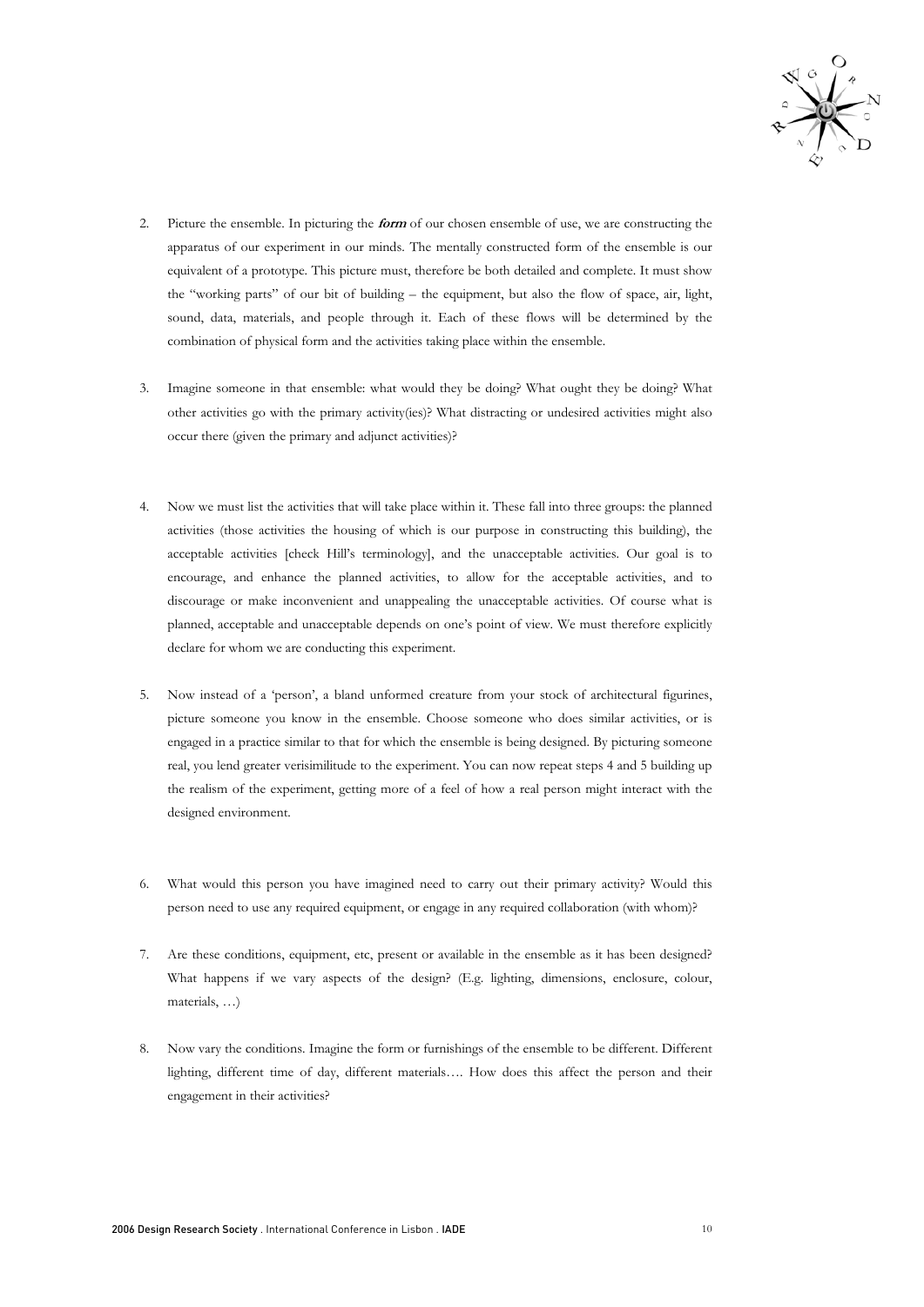

9. Draw conclusions: design is good, or bad, and what ought to be improved.

# Results

As Christopher Alexander noted mis-fits are much easier to identify than fits (Alexander, 1964). That is to say that it is much easier to identify aspects of the design that don't work than it is to list requirements of things that do work. The relative ease with which mis-fits can be identified makes the search for mist-fits especially valuable for our thought experiment. Of course, one could also point out that in cases where there is only one design scheme being evaluated, things that are not broken do not need to be fixed.

Thus the first set of results to be drawn from the thought experiment are about aspects of the design proposal that must be changed. However, the thought experiment will also tend to suggest solutions to these problems as well. By varying the form the designer can weigh different design solutions against each other. In addition, the thought experiment yields reasoning and arguments as well. This can be particularly advantageous for working with complex clients where the design decisions must be referred back to senior management, and it is therefore helpful for the designer to present his or her clients with arguments for the proposed design scheme, and in particular for design decisions that are controversial or lead to increased construction costs.

#### Envisioning

-

Serendipitously, as I was preparing this paper, while interviewing an architect for another research project, learned that he does very much the same sort of thing that I am proposing here. He4 calls in *envisioning*, and in his firm he uses this technique to work out how spaces will work. I conducted a second interviewed with the intention of discovering what his practice was. What emerged was that while he has an extremely considered means of designing in his firm, based on dialogues between himself and his associates, he was unable to describe the envisioning process in concrete procedural terms. What did emerge was that for him envisioning is a process in which architectural form and the social conventions governing the behavior of the future users are brought into view simultaneously. He claims to work very quickly, to conceive the parti of a project based on a repertoire of relevant social conventions. This parti contains sufficient information to govern how it will be worked out. In this process of generating the parti there was an intimate connection between social convention and building form. Neither comes first.

This repertoire consists of his personal collection of both tacitly and explicitly acquired impressions of buildings. He is always observing, looking, around him, recording how every building works and what people are doing. This repertoire of observed forms and social conventions is central to his method. His ambitions are

<sup>4</sup> He is the principal architect of a medium sized firm with an international reputation and a portfolio of single family and multi-unit housing and small institutional buildings.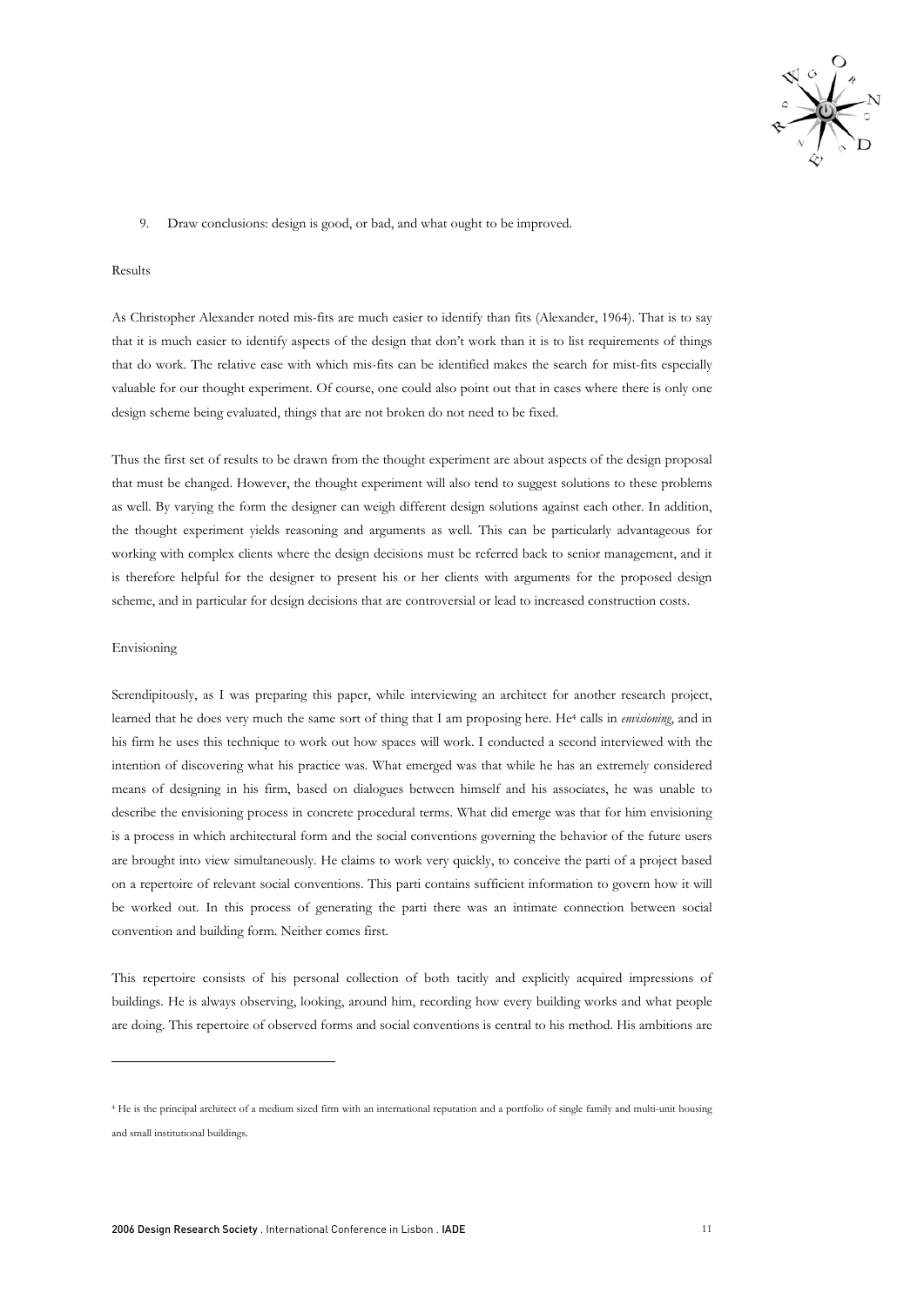

to communicate with his audience (the users of his buildings) rather than to confront them as was typical of the avant guard-ists. Thus he treats everything he sees as potential material to be incorporated into some future design.

He is quite fluent in discussing the general atmosphere of the spaces he designs, and the broad activities of the occupants, but while his designs are highly refined in both aesthetic and functional senses, he does not articulate an explicit process of working out how people will move around a bar, for example.

Perhaps the most striking thing about his design process as he related it is that the process is linear, always moving forward, rarely requiring that decisions made be changed or unmade. He says of his models that they are not means of checking his design decisions but means of propelling the design forward. In the terms of design methodologists, there is no evaluation. He does what we are all taught not to do as students, what we all advise designers not to do – design forward form his initial impressions of the site to the finished construction drawings without looking backwards or revising.

This is, I believe, a highly developed, yet still largely tacit approach. Envisioning bares similarities to the architectural thought experiment in that it emphasizes the association of activity and space. It clearly serves this architect well, but might not be a method that can easily be taught or learned, other than by working in his or a similar firm. Further, he acknowledges that it is often himself that he sees (or perhaps better is seeing) within the imagined spaces rather than the people he is designing for.

Envisioning relies on a very robust ability to generate successful design solutions. Not every architect will have such a robust ability. Yet, what his method does demonstrate is that if one "think[s] about things a long time, very, very thoroughly", referring to one's repertoire of conventions, one can gain fairly reliable picture of how people will receive one's designs.

Where envisioning differs from the thought experiment is in the implication of a cyclical approach to design and in the presence of a moment of formal evaluation in the design cycle. The structured approach not only helps to provide the architect with explicit arguments for his or her designs, but may also provide the client with confidence that the architect has carefully considered their needs.

#### Conclusions

Suggesting a method to designers, especially in this rather hypothetical form seems to be a little audacious. Designers are currently seldom interested in explicit methods, and currently often seem to privilege aesthetic interests over a fine appreciation of how users interact with buildings. Yet I think that the architectural thought experiment proposed here can be of value to architects, clients and architectural instructors.

I propose that we consider the thought experiment much as an athlete or coach considers technique. Even at the top levels of sport, perhaps there most of all, coaching proceeds my analyzing the performance of athletes,